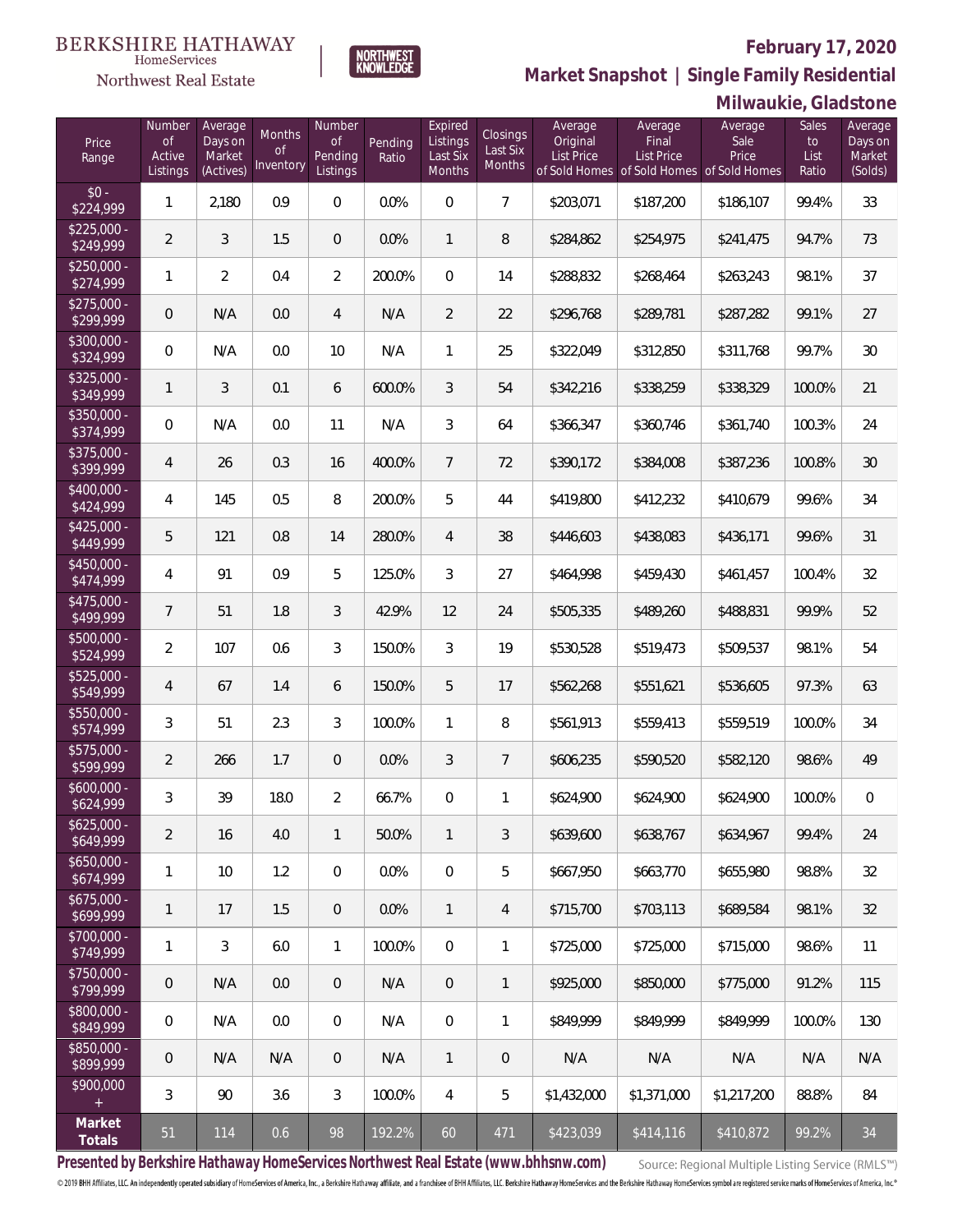### **BERKSHIRE HATHAWAY**  $\label{lem:sevices} \textsc{Home} \textsc{Service} \textsc{s}$

Northwest Real Estate



# **February 17, 2020**

**Happy Valley, Clackamas, Damascus Market Snapshot | Single Family Residential**

|                                      |                                           |                                           |                                         |                                            |                  |                                                  |                                |                                          |                                                                                    | Happy Valley, Claukalilas, Dalliascus |                              |                                         |
|--------------------------------------|-------------------------------------------|-------------------------------------------|-----------------------------------------|--------------------------------------------|------------------|--------------------------------------------------|--------------------------------|------------------------------------------|------------------------------------------------------------------------------------|---------------------------------------|------------------------------|-----------------------------------------|
| Price<br>Range                       | Number<br><b>of</b><br>Active<br>Listings | Average<br>Days on<br>Market<br>(Actives) | <b>Months</b><br><b>of</b><br>Inventory | Number<br>$\circ f$<br>Pending<br>Listings | Pending<br>Ratio | Expired<br>Listings<br>Last Six<br><b>Months</b> | Closings<br>Last Six<br>Months | Average<br>Original<br><b>List Price</b> | Average<br>Final<br><b>List Price</b><br>of Sold Homes of Sold Homes of Sold Homes | Average<br>Sale<br>Price              | Sales<br>to<br>List<br>Ratio | Average<br>Days on<br>Market<br>(Solds) |
| $$0 -$<br>\$324,999                  | 3                                         | 588                                       | 1.3                                     | 4                                          | 133.3%           | 1                                                | 14                             | \$316,593                                | \$307,179                                                                          | \$307,318                             | 100.0%                       | 60                                      |
| $$325,000 -$<br>\$349,999            | 5                                         | 116                                       | 1.6                                     | $\overline{4}$                             | 80.0%            | 5                                                | 19                             | \$344,936                                | \$338,383                                                                          | \$337,478                             | 99.7%                        | 29                                      |
| $$350.000 -$<br>\$374,999            | 5                                         | 31                                        | 2.1                                     | $\overline{7}$                             | 140.0%           | 1                                                | 14                             | \$376,607                                | \$367,464                                                                          | \$361,986                             | 98.5%                        | 45                                      |
| $$375.000 -$<br>\$399,999            | $\overline{4}$                            | 64                                        | 0.8                                     | 9                                          | 225.0%           | 3                                                | 30                             | \$395,345                                | \$389,233                                                                          | \$389,246                             | 100.0%                       | 39                                      |
| $$400,000 -$<br>\$424,999            | 6                                         | 62                                        | 1.1                                     | $\overline{7}$                             | 116.7%           | 1                                                | 32                             | \$418,553                                | \$410,668                                                                          | \$412,357                             | 100.4%                       | 34                                      |
| $$425,000 -$<br>\$449,999            | 11                                        | 62                                        | 1.3                                     | 10                                         | 90.9%            | $\overline{4}$                                   | 51                             | \$444,792                                | \$439,187                                                                          | \$436,316                             | 99.3%                        | 43                                      |
| $$450,000 -$<br>\$474,999            | 14                                        | 63                                        | 2.7                                     | 13                                         | 92.9%            | $\overline{2}$                                   | 31                             | \$472,088                                | \$465,894                                                                          | \$461,726                             | 99.1%                        | 46                                      |
| $$475,000 -$<br>\$499,999            | 10                                        | 36                                        | 1.1                                     | 16                                         | 160.0%           | 5                                                | 53                             | \$506,162                                | \$489,957                                                                          | \$486,294                             | 99.3%                        | 57                                      |
| $$500,000 -$<br>\$524,999            | 8                                         | 54                                        | 1.3                                     | 5                                          | 62.5%            | 5                                                | 36                             | \$529,903                                | \$519,822                                                                          | \$511,719                             | 98.4%                        | 60                                      |
| $$525,000 -$<br>\$549,999            | 17                                        | 119                                       | 2.8                                     | 14                                         | 82.4%            | $\overline{4}$                                   | 36                             | \$558,942                                | \$543,286                                                                          | \$537,345                             | 98.9%                        | 62                                      |
| $$550,000 -$<br>\$574,999            | 5                                         | 107                                       | 1.3                                     | $\overline{7}$                             | 140.0%           | 3                                                | 24                             | \$575,520                                | \$565,271                                                                          | \$560,741                             | 99.2%                        | 36                                      |
| $$575,000 -$<br>\$599,999            | 18                                        | 94                                        | 5.4                                     | 12                                         | 66.7%            | $7\overline{ }$                                  | 20                             | \$606,560                                | \$595,965                                                                          | \$587,782                             | 98.6%                        | 57                                      |
| $$600,000 -$<br>\$624,999            | 3                                         | 90                                        | 0.8                                     | 13                                         | 433.3%           | 1                                                | 23                             | \$633,487                                | \$621,524                                                                          | \$611,708                             | 98.4%                        | 61                                      |
| $$625,000 -$<br>\$649,999            | 9                                         | 105                                       | 2.7                                     | 8                                          | 88.9%            | 5                                                | 20                             | \$646,604                                | \$643,114                                                                          | \$633,852                             | 98.6%                        | 52                                      |
| $$650,000 -$<br>\$674,999            | $\overline{7}$                            | 66                                        | 3.5                                     | 5                                          | 71.4%            | 1                                                | 12                             | \$676,563                                | \$676,744                                                                          | \$665,057                             | 98.3%                        | 21                                      |
| $$675,000 -$<br>\$699,999            | 8                                         | 190                                       | 2.3                                     | 8                                          | 100.0%           | 5                                                | 21                             | \$711,327                                | \$691,584                                                                          | \$687,772                             | 99.4%                        | 109                                     |
| $$700,000 -$<br>\$724,999            | $\overline{4}$                            | 160                                       | $8.0\,$                                 | 0                                          | 0.0%             | 1                                                | 3                              | \$662,105                                | \$694,169                                                                          | \$709,327                             | 102.2%                       | 0                                       |
| \$725,000 -<br>\$749,999             | 4                                         | 130                                       | 4.8                                     | $\overline{4}$                             | 100.0%           | $\overline{2}$                                   | 5                              | \$758,240                                | \$753,060                                                                          | \$735,248                             | 97.6%                        | 36                                      |
| \$750,000 -<br>\$799,999             | 8                                         | 209                                       | 3.4                                     | 3                                          | 37.5%            | 5                                                | 14                             | \$828,364                                | \$789,096                                                                          | \$777,929                             | 98.6%                        | 143                                     |
| \$800,000 -<br>\$849,999             | 4                                         | 191                                       | 6.0                                     | $\overline{0}$                             | 0.0%             | 3                                                | 4                              | \$813,663                                | \$813,663                                                                          | \$824,750                             | 101.4%                       | 13                                      |
| \$850,000 -<br>\$899,999             | 4                                         | 141                                       | 4.0                                     | $\overline{2}$                             | 50.0%            | $\mathfrak{Z}$                                   | 6                              | \$923,150                                | \$898,133                                                                          | \$874,400                             | 97.4%                        | 51                                      |
| $$900,000 -$<br>\$999,999            | 3                                         | 54                                        | 4.5                                     | $\overline{2}$                             | 66.7%            | 5                                                | $\overline{4}$                 | \$990,326                                | \$990,326                                                                          | \$982,903                             | 99.3%                        | 13                                      |
| \$1,000,000 -<br>$\sqrt{$1,249,999}$ | $\overline{a}$                            | 280                                       | 3.0                                     | $\mathbf{1}$                               | 50.0%            | $\mathbf{1}$                                     | 4                              | \$1,129,400                              | \$1,098,175                                                                        | \$1,045,000                           | 95.2%                        | 67                                      |
| $$1,250,000$ -<br>\$1,499,999        | $\mathbf{1}$                              | 137                                       | 1.5                                     | 2                                          | 200.0%           | $\overline{2}$                                   | 4                              | \$1,254,990                              | \$1,282,500                                                                        | \$1,323,675                           | 103.2%                       | 161                                     |
| \$1,500,000<br>$+$                   | 13                                        | 161                                       | 78.0                                    | $\overline{0}$                             | 0.0%             | 4                                                | 1                              | \$1,795,000                              | \$1,795,000                                                                        | \$1,700,000                           | 94.7%                        | 66                                      |
| Market<br>Totals                     | 176                                       | 114                                       | 2.2                                     | 156                                        | 88.6%            | 79                                               | 481                            | \$546,406                                | \$536,130                                                                          | \$531,167                             | 99.1%                        | 54                                      |

**Presented by Berkshire Hathaway HomeServices Northwest Real Estate (www.bhhsnw.com)**

Source: Regional Multiple Listing Service (RMLS™)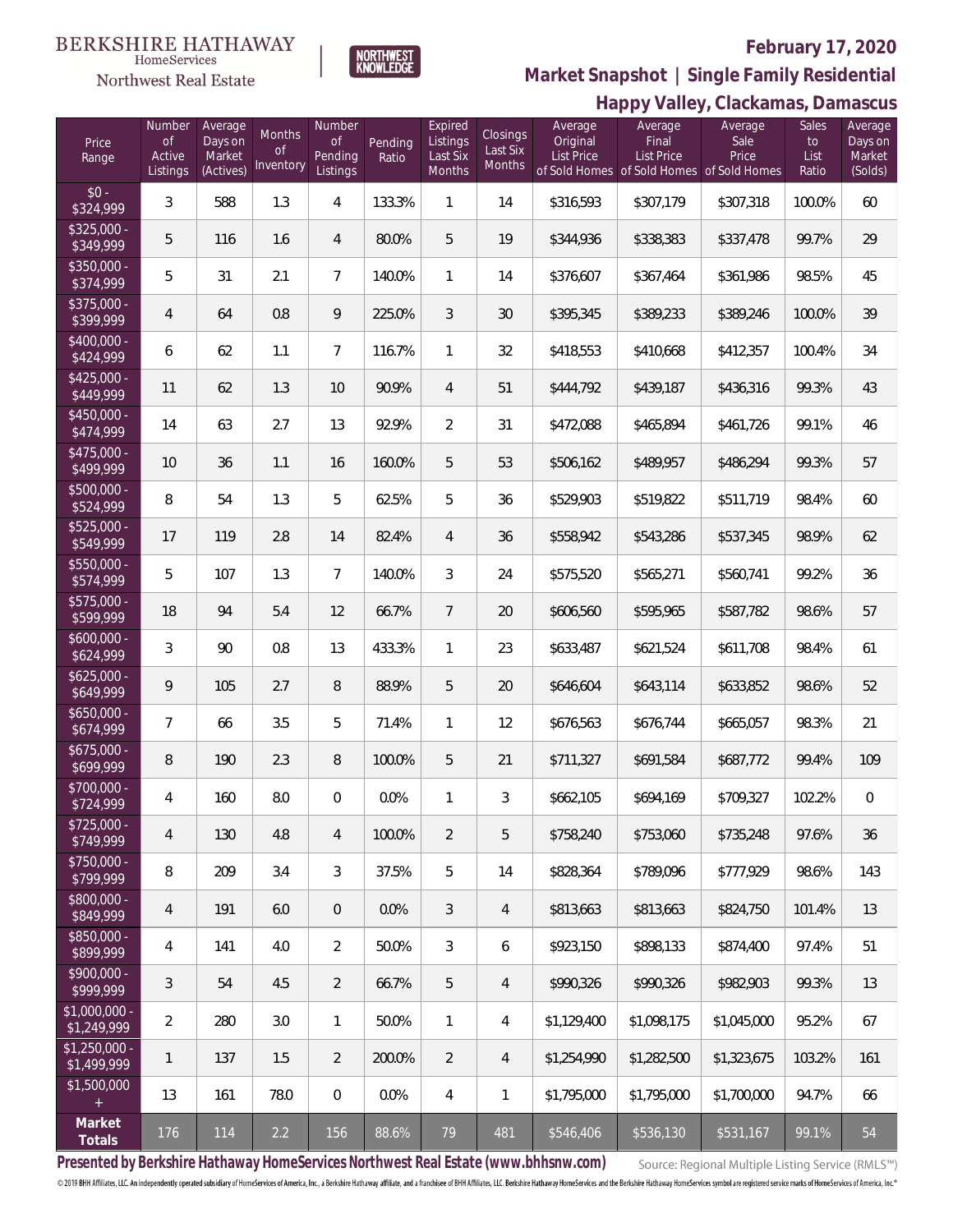# Northwest Real Estate

# **February 17, 2020**



**Market Snapshot | Single Family Residential**

# **Estacada, Boring, Eagle Creek**

| Price<br>Range            | Number<br><b>of</b><br>Active<br>Listings | Average<br>Days on<br>Market<br>(Actives) | Months<br><b>of</b><br>Inventory | Number<br><b>of</b><br>Pending<br>Listings | Pending<br>Ratio | Expired<br>Listings<br>Last Six<br>Months | Closings<br>Last Six<br>Months | Average<br>Original<br>List Price | Average<br>Final<br>List Price<br>of Sold Homes of Sold Homes | Average<br>Sale<br>Price<br>of Sold Homes | Sales<br>to<br>List<br>Ratio | Average<br>Days on<br>Market<br>(Solds) |
|---------------------------|-------------------------------------------|-------------------------------------------|----------------------------------|--------------------------------------------|------------------|-------------------------------------------|--------------------------------|-----------------------------------|---------------------------------------------------------------|-------------------------------------------|------------------------------|-----------------------------------------|
| $$0 -$<br>\$274,999       | $\overline{0}$                            | N/A                                       | 0.0                              | $\overline{4}$                             | N/A              | $\mathbf{0}$                              | 8                              | \$208,988                         | \$199,100                                                     | \$197,150                                 | 99.0%                        | 37                                      |
| $$275,000 -$<br>\$299,999 | $\overline{0}$                            | N/A                                       | 0.0                              | 3                                          | N/A              | $\mathbf{1}$                              | 15                             | \$288,150                         | \$287,150                                                     | \$287,723                                 | 100.2%                       | 25                                      |
| $$300,000 -$<br>\$324,999 | 1                                         | 20                                        | 0.2                              | $\overline{2}$                             | 200.0%           | $\overline{0}$                            | 31                             | \$313,497                         | \$311,157                                                     | \$311,666                                 | 100.2%                       | 44                                      |
| $$325,000 -$<br>\$349,999 | $\overline{2}$                            | 9                                         | 0.5                              | $\overline{4}$                             | 200.0%           | $\overline{2}$                            | 25                             | \$345,410                         | \$338,619                                                     | \$338,712                                 | 100.0%                       | 37                                      |
| $$350,000 -$<br>\$374,999 | 11                                        | 89                                        | 3.1                              | 8                                          | 72.7%            | $\mathbf{1}$                              | 21                             | \$364,243                         | \$361,931                                                     | \$359,452                                 | 99.3%                        | 48                                      |
| $$375,000 -$<br>\$399,999 | 6                                         | 92                                        | 1.6                              | 3                                          | 50.0%            | $\mathbf{1}$                              | 23                             | \$391,893                         | \$382,880                                                     | \$384,004                                 | 100.3%                       | 65                                      |
| $$400,000 -$<br>\$424,999 | $\overline{2}$                            | 22                                        | 0.9                              | 6                                          | 300.0%           | 5                                         | 13                             | \$417,855                         | \$410,932                                                     | \$409,004                                 | 99.5%                        | 55                                      |
| $$425,000 -$<br>\$449,999 | $\overline{7}$                            | 123                                       | 6.0                              | 4                                          | 57.1%            | 6                                         | $\overline{7}$                 | \$437,689                         | \$436,260                                                     | \$436,960                                 | 100.2%                       | 46                                      |
| $$450,000 -$<br>\$474,999 | $\overline{7}$                            | 156                                       | 4.2                              | 3                                          | 42.9%            | $\mathbf 0$                               | 10                             | \$466,910                         | \$462,524                                                     | \$458,597                                 | 99.2%                        | 119                                     |
| $$475,000 -$<br>\$499,999 | $\overline{4}$                            | 55                                        | 1.8                              | $\overline{7}$                             | 175.0%           | $\overline{4}$                            | 13                             | \$507,634                         | \$491,858                                                     | \$485,792                                 | 98.8%                        | 57                                      |
| \$500,000 -<br>\$524,999  | $\mathbf 0$                               | N/A                                       | 0.0                              | $\mathbf{1}$                               | N/A              | $\overline{2}$                            | 5                              | \$523,600                         | \$514,410                                                     | \$503,990                                 | 98.0%                        | 50                                      |
| \$525,000 -<br>\$549,999  | $\overline{0}$                            | N/A                                       | 0.0                              | $\mathbf{1}$                               | N/A              | $\mathbf{1}$                              | 5                              | \$571,590                         | \$542,580                                                     | \$540,800                                 | 99.7%                        | 101                                     |
| $$550,000 -$<br>\$574,999 | $\mathbf 0$                               | N/A                                       | 0.0                              | $\mathbf{1}$                               | N/A              | $\mathbf{1}$                              | $\overline{2}$                 | \$565,750                         | \$565,750                                                     | \$558,500                                 | 98.7%                        | 57                                      |
| $$575,000 -$<br>\$599,999 | $\overline{0}$                            | N/A                                       | 0.0                              | $\overline{2}$                             | N/A              | $\overline{2}$                            | 6                              | \$629,615                         | \$598,281                                                     | \$585,052                                 | 97.8%                        | 69                                      |
| $$600,000 -$<br>\$624,999 | $\mathbf 0$                               | N/A                                       | N/A                              | $\overline{0}$                             | N/A              | $\overline{0}$                            | $\mathbf 0$                    | N/A                               | N/A                                                           | N/A                                       | N/A                          | N/A                                     |
| $$625,000 -$<br>\$649,999 | $\overline{2}$                            | 91                                        | 3.0                              | $\overline{0}$                             | 0.0%             | $\overline{0}$                            | 4                              | \$687,475                         | \$662,475                                                     | \$636,250                                 | 96.0%                        | 48                                      |
| $$650,000 -$<br>\$674,999 | 1                                         | 42                                        | 6.0                              | $\overline{0}$                             | 0.0%             | $\overline{4}$                            | 1                              | \$680,000                         | \$669,995                                                     | \$660,000                                 | 98.5%                        | 113                                     |
| $$675,000 -$<br>\$699,999 | 0                                         | N/A                                       | 0.0                              | 2                                          | N/A              | $\mathbf{1}$                              | $\mathbf{1}$                   | \$659,000                         | \$659,000                                                     | \$685,000                                 | 103.9%                       | $\mathfrak{Z}$                          |
| $$700,000 -$<br>\$724,999 | $\mathbf 0$                               | N/A                                       | 0.0                              | $\overline{0}$                             | N/A              | $\overline{0}$                            | 1                              | \$725,000                         | \$725,000                                                     | \$710,000                                 | 97.9%                        | 30                                      |
| $$725,000 -$<br>\$749,999 | $\boldsymbol{0}$                          | N/A                                       | 0.0                              | $\mathbf{1}$                               | N/A              | 3                                         | 1                              | \$739,900                         | \$739,900                                                     | \$730,000                                 | 98.7%                        | $\overline{7}$                          |
| $$750,000 -$<br>\$799,999 | $\mathbf{1}$                              | 251                                       | 2.0                              | 2                                          | 200.0%           | $\overline{2}$                            | 3                              | \$861,000                         | \$819,333                                                     | \$789,667                                 | 96.4%                        | 52                                      |
| $$800,000 -$<br>\$849,999 | $\mathbf{1}$                              | 198                                       | 3.0                              | 3                                          | 300.0%           | $\mathbf{1}$                              | $\overline{2}$                 | \$824,000                         | \$824,000                                                     | \$822,500                                 | 99.8%                        | 21                                      |
| \$850,000 -<br>\$899,999  | $\overline{2}$                            | 288                                       | 6.0                              | 1                                          | 50.0%            | 3                                         | $\overline{2}$                 | \$1,039,500                       | \$892,450                                                     | \$865,000                                 | 96.9%                        | 78                                      |
| \$900,000 -<br>\$999,999  | $\mathbf{1}$                              | 133                                       | 3.0                              | $\overline{0}$                             | 0.0%             | $\mathbf{1}$                              | $\overline{2}$                 | \$1,049,975                       | \$987,475                                                     | \$921,250                                 | 93.3%                        | 69                                      |
| \$1,000,000<br>$+$        | 6                                         | 84                                        | 9.0                              | $\overline{0}$                             | $0.0\%$          | 5                                         | 4                              | \$1,281,000                       | \$1,206,000                                                   | \$1,112,250                               | 92.2%                        | 134                                     |
| Market<br>Totals          | 54                                        | 105                                       | 1.6                              | 58                                         | 107.4%           | 46                                        | 205                            | \$440,232                         | \$429,138                                                     | \$423,887                                 | 98.8%                        | 54                                      |

**Presented by Berkshire Hathaway HomeServices Northwest Real Estate (www.bhhsnw.com)**

Source: Regional Multiple Listing Service (RMLS™)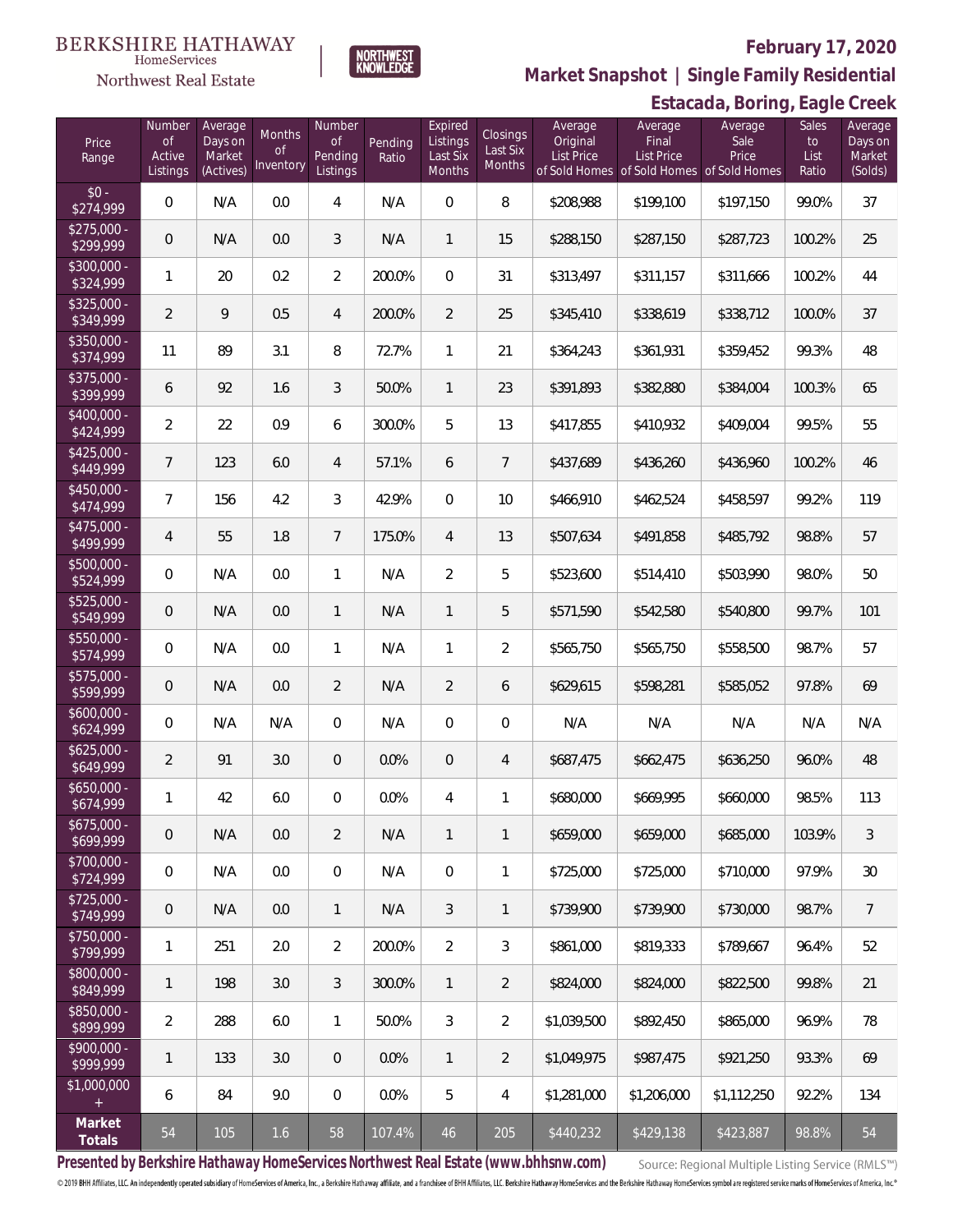### **BERKSHIRE HATHAWAY**  $\label{lem:sevices} \textsc{Home} \textsc{Service} \textsc{s}$

# Northwest Real Estate



**Oregon City, Beavercreek Market Snapshot | Single Family Residential**

| Price<br>Range                | Number<br>$\mathsf{of}$<br>Active<br>Listings | Average<br>Days on<br>Market<br>(Actives) | Months<br>0f<br>Inventory | Number<br>Οf<br>Pending<br>Listings | Pending<br>Ratio | Expired<br>Listings<br>Last Six<br>Months | Closings<br>Last Six<br>Months | Average<br>Original<br><b>List Price</b> | Average<br>Final<br><b>List Price</b><br>of Sold Homes of Sold Homes of Sold Homes | Average<br>Sale<br>Price | Sales<br>to<br>List<br>Ratio | Average<br>Days on<br>Market<br>(Solds) |
|-------------------------------|-----------------------------------------------|-------------------------------------------|---------------------------|-------------------------------------|------------------|-------------------------------------------|--------------------------------|------------------------------------------|------------------------------------------------------------------------------------|--------------------------|------------------------------|-----------------------------------------|
| $$0 -$<br>\$274,999           | 1                                             | 161                                       | 0.5                       | 5                                   | 500.0%           | $\overline{0}$                            | 11                             | \$252,809                                | \$238,402                                                                          | \$229,673                | 96.3%                        | 59                                      |
| $$275,000 -$<br>\$299,999     | 1                                             | 98                                        | 0.5                       | 5                                   | 500.0%           | $\overline{0}$                            | 12                             | \$310,308                                | \$303,233                                                                          | \$291,612                | 96.2%                        | 32                                      |
| \$300,000 -<br>\$324,999      | 1                                             | 96                                        | 0.5                       | 5                                   | 500.0%           | $\mathbf{0}$                              | 13                             | \$327,546                                | \$318,477                                                                          | \$311,869                | 97.9%                        | 42                                      |
| $$325,000 -$<br>\$349,999     | 1                                             | 24                                        | 0.2                       | 5                                   | 500.0%           | $\mathbf{1}$                              | 27                             | \$341,263                                | \$337,781                                                                          | \$338,119                | 100.1%                       | 23                                      |
| $$350,000 -$<br>\$374,999     | 3                                             | 158                                       | 0.8                       | 4                                   | 133.3%           | 3                                         | 22                             | \$372,691                                | \$360,150                                                                          | \$361,477                | 100.4%                       | 44                                      |
| $$375,000 -$<br>\$399,999     | 4                                             | 18                                        | 0.6                       | 11                                  | 275.0%           | 5                                         | 42                             | \$398,763                                | \$388,908                                                                          | \$388,021                | 99.8%                        | 32                                      |
| $$400.000 -$<br>\$424,999     | 4                                             | 46                                        | 0.6                       | 8                                   | 200.0%           | 3                                         | 39                             | \$425,520                                | \$413,156                                                                          | \$411,509                | 99.6%                        | 49                                      |
| $$425,000 -$<br>\$449,999     | 5                                             | 184                                       | 0.6                       | 11                                  | 220.0%           | $\overline{2}$                            | 47                             | \$445,506                                | \$439,746                                                                          | \$437,037                | 99.4%                        | 30                                      |
| $$450.000 -$<br>\$474,999     | 4                                             | 89                                        | 0.8                       | $\, 8$                              | 200.0%           | 4                                         | 30                             | \$475,748                                | \$466,957                                                                          | \$461,497                | 98.8%                        | 39                                      |
| $$475,000 -$<br>\$499,999     | 6                                             | 35                                        | 1.1                       | 11                                  | 183.3%           | 5                                         | 32                             | \$499,921                                | \$490,602                                                                          | \$487,573                | 99.4%                        | 32                                      |
| $$500,000 -$<br>\$524,999     | 8                                             | 131                                       | 2.5                       | 8                                   | 100.0%           | 3                                         | 19                             | \$518,436                                | \$512,848                                                                          | \$511,429                | 99.7%                        | 57                                      |
| $$525,000 -$<br>\$549,999     | 15                                            | 166                                       | 3.1                       | 8                                   | 53.3%            | 5                                         | 29                             | \$547,645                                | \$542,010                                                                          | \$535,858                | 98.9%                        | 56                                      |
| $$550,000 -$<br>\$574,999     | 3                                             | 80                                        | 0.9                       | 9                                   | 300.0%           | 1                                         | 19                             | \$551,171                                | \$551,007                                                                          | \$559,192                | 101.5%                       | 66                                      |
| \$575,000 -<br>\$599,999      | 6                                             | 126                                       | 3.0                       | 3                                   | 50.0%            | $\overline{2}$                            | 12                             | \$591,958                                | \$590,788                                                                          | \$589,870                | 99.8%                        | 61                                      |
| $$600,000 -$<br>\$624,999     | 3                                             | 265                                       | 1.5                       | $\overline{0}$                      | 0.0%             | $\overline{0}$                            | 12                             | \$597,946                                | \$605,180                                                                          | \$609,411                | 100.7%                       | 73                                      |
| $$625,000 -$<br>\$649,999     | 6                                             | 113                                       | 9.0                       | $\overline{2}$                      | 33.3%            | $\overline{4}$                            | 4                              | \$672,213                                | \$632,338                                                                          | \$631,250                | 99.8%                        | 45                                      |
| $$650,000 -$<br>\$674,999     | 3                                             | 84                                        | 2.6                       | $\overline{2}$                      | 66.7%            | 1                                         | 7                              | \$626,821                                | \$666,729                                                                          | \$666,599                | 100.0%                       | 37                                      |
| $$675,000 -$<br>\$699,999     | 0                                             | N/A                                       | 0.0                       | $\overline{0}$                      | N/A              | $\mathbf{1}$                              | 10                             | \$691,203                                | \$686,976                                                                          | \$687,363                | 100.1%                       | 39                                      |
| \$700,000 -<br>\$749,999      | 4                                             | 88                                        | 1.5                       | $\mathbf{1}$                        | 25.0%            | $\mathbf{1}$                              | 16                             | \$735,543                                | \$732,639                                                                          | \$723,456                | 98.7%                        | 80                                      |
| \$750,000 -<br>\$799,999      | 3                                             | 81                                        | 3.0                       | 3                                   | 100.0%           | $\overline{0}$                            | 6                              | \$797,117                                | \$783.933                                                                          | \$773,333                | 98.6%                        | 66                                      |
| \$800,000 -<br>\$849,999      | 3                                             | 52                                        | 6.0                       | $\mathbf{1}$                        | 33.3%            | $\mathbf{1}$                              | 3                              | \$839,633                                | \$839.633                                                                          | \$823,167                | 98.0%                        | 27                                      |
| \$850,000 -<br>\$899,999      | 4                                             | 211                                       | 6.0                       | $\mathbf{1}$                        | 25.0%            | $\overline{4}$                            | 4                              | \$909,900                                | \$894,900                                                                          | \$859,375                | 96.0%                        | 60                                      |
| \$900,000 -<br>\$999,999      | 3                                             | 61                                        | 3.0                       | $\overline{2}$                      | 66.7%            | $\overline{4}$                            | 6                              | \$1,010,833                              | \$984,100                                                                          | \$959,933                | 97.5%                        | 104                                     |
| $$1,000,000 -$<br>\$1,499,999 | 9                                             | 129                                       | 27.0                      | 6                                   | 66.7%            | $\mathbf{1}$                              | 2                              | \$1,449,975                              | \$1,287,475                                                                        | \$1,225,000              | 95.1%                        | 122                                     |
| \$1,500,000                   | 3                                             | 236                                       | N/A                       | $\boldsymbol{0}$                    | 0.0%             | 3                                         | 0                              | N/A                                      | N/A                                                                                | N/A                      | N/A                          | N/A                                     |
| Market<br>Totals              | 103                                           | 121                                       | 1.5                       | 119                                 | 115.5%           | 54                                        | 424                            | \$492,629                                | \$484,956                                                                          | \$481,522                | 99.3%                        | 46                                      |

NORTHWEST<br>KNOWLFDGF

**Presented by Berkshire Hathaway HomeServices Northwest Real Estate (www.bhhsnw.com)**

Source: Regional Multiple Listing Service (RMLS™)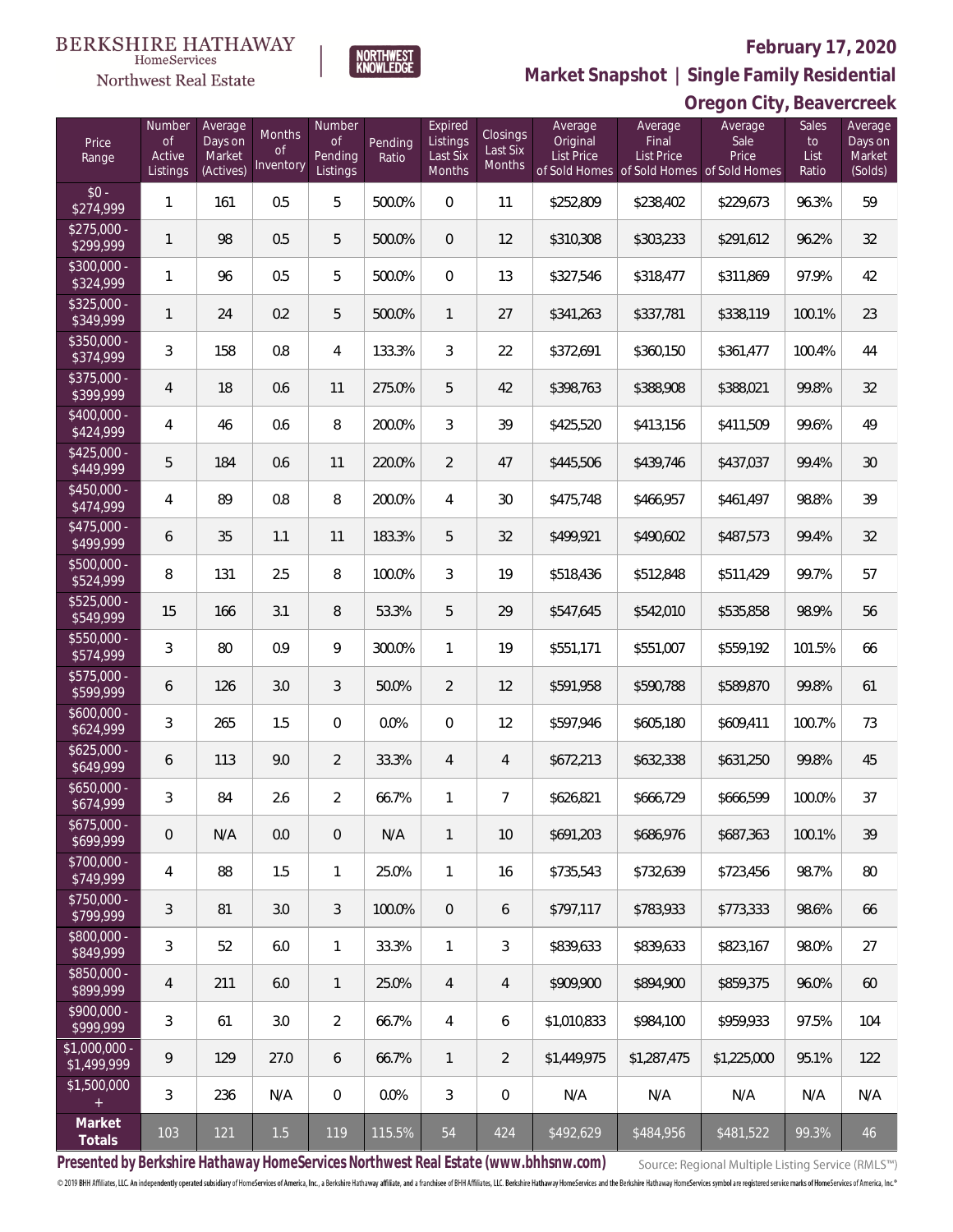



# **February 17, 2020**

**Market Snapshot | Single Family Residential**

**Canby**

| Price<br>Range            | Number<br><b>of</b><br>Active<br>Listings | Average<br>Days on<br>Market<br>(Actives) | Months<br><sub>of</sub><br>Inventory | Number<br><b>of</b><br>Pending<br>Listings | Pending<br>Ratio | Expired<br>Listings<br>Last Six<br>Months | Closings<br>Last Six<br><b>Months</b> | Average<br>Original<br><b>List Price</b> | Average<br>Final<br>List Price<br>of Sold Homes of Sold Homes | Average<br>Sale<br>Price<br>of Sold Homes | Sales<br>to<br>List<br>Ratio | . . – <u>.</u><br>Average<br>Days on<br>Market<br>(Solds) |
|---------------------------|-------------------------------------------|-------------------------------------------|--------------------------------------|--------------------------------------------|------------------|-------------------------------------------|---------------------------------------|------------------------------------------|---------------------------------------------------------------|-------------------------------------------|------------------------------|-----------------------------------------------------------|
| $$0 -$<br>\$274,999       | $\mathbf{1}$                              | 60                                        | 0.9                                  | $\boldsymbol{0}$                           | 0.0%             | 0                                         | $\overline{7}$                        | \$261,886                                | \$259,086                                                     | \$258,657                                 | 99.8%                        | 55                                                        |
| $$275,000 -$<br>\$299,999 | 1                                         | 20                                        | 0.9                                  | $\overline{2}$                             | 200.0%           | $\overline{2}$                            | $\overline{7}$                        | \$296,533                                | \$288,590                                                     | \$291,643                                 | 101.1%                       | 32                                                        |
| \$300,000 -<br>\$324,999  | $\mathbf 0$                               | N/A                                       | 0.0                                  | $\mathbf{1}$                               | N/A              | 0                                         | 5                                     | \$317,780                                | \$314,160                                                     | \$315,600                                 | 100.5%                       | 30                                                        |
| \$325,000 -<br>\$349,999  | 3                                         | 129                                       | 1.6                                  | $\overline{2}$                             | 66.7%            | 0                                         | 11                                    | \$338,727                                | \$338,273                                                     | \$335,000                                 | 99.0%                        | 21                                                        |
| \$350,000 -<br>\$374,999  | $\mathbf{1}$                              | 32                                        | 0.5                                  | $\mathfrak{Z}$                             | 300.0%           | 0                                         | 13                                    | \$358,403                                | \$364,557                                                     | \$364,217                                 | 99.9%                        | 17                                                        |
| \$375,000 -<br>\$399,999  | $\overline{2}$                            | 54                                        | 0.6                                  | 3                                          | 150.0%           | $\mathbf{1}$                              | 21                                    | \$391,390                                | \$383,536                                                     | \$385,986                                 | 100.6%                       | 28                                                        |
| $$400,000 -$<br>\$424,999 | 3                                         | 35                                        | 1.2                                  | 4                                          | 133.3%           | $\overline{2}$                            | 15                                    | \$417,161                                | \$413,424                                                     | \$413,465                                 | 100.0%                       | 63                                                        |
| $$425,000 -$<br>\$449,999 | 6                                         | 83                                        | 2.8                                  | 12                                         | 200.0%           | $\overline{4}$                            | 13                                    | \$444,553                                | \$437,945                                                     | \$435,648                                 | 99.5%                        | 120                                                       |
| $$450,000 -$<br>\$474,999 | 11                                        | 85                                        | 4.1                                  | 9                                          | 81.8%            | 0                                         | 16                                    | \$462,480                                | \$461,048                                                     | \$463,933                                 | 100.6%                       | 50                                                        |
| \$475,000 -<br>\$499,999  | 13                                        | 117                                       | 5.6                                  | 11                                         | 84.6%            | $\overline{4}$                            | 14                                    | \$492,675                                | \$488,430                                                     | \$487,701                                 | 99.9%                        | 131                                                       |
| \$500,000 -<br>\$524,999  | 6                                         | 42                                        | 2.4                                  | 4                                          | 66.7%            | $\mathbf{1}$                              | 15                                    | \$513,973                                | \$510,962                                                     | \$509,182                                 | 99.7%                        | 91                                                        |
| \$525,000 -<br>\$549,999  | $\overline{2}$                            | 153                                       | 3.0                                  | $\overline{7}$                             | 350.0%           | $\overline{2}$                            | 4                                     | \$565,975                                | \$561,476                                                     | \$544,840                                 | 97.0%                        | 23                                                        |
| $$550,000 -$<br>\$574,999 | $\mathbf{1}$                              | 53                                        | 3.0                                  | 3                                          | 300.0%           | 0                                         | $\overline{2}$                        | \$554,925                                | \$565,078                                                     | \$558,228                                 | 98.8%                        | 121                                                       |
| \$575,000 -<br>\$599,999  | 1                                         | 184                                       | 3.0                                  | 3                                          | 300.0%           | $\mathbf{1}$                              | $\overline{2}$                        | \$544,475                                | \$590,290                                                     | \$577,840                                 | 97.9%                        | 127                                                       |
| $$600,000 -$<br>\$624,999 | $\mathbf 0$                               | N/A                                       | 0.0                                  | $\boldsymbol{0}$                           | N/A              | $\mathbf{1}$                              | 1                                     | \$649,900                                | \$624,900                                                     | \$624,900                                 | 100.0%                       | 113                                                       |
| $$625,000 -$<br>\$649,999 | $\mathbf{1}$                              | 185                                       | 6.0                                  | $\mathbf 0$                                | 0.0%             | 0                                         | $\mathbf{1}$                          | \$629,900                                | \$629,900                                                     | \$629,900                                 | 100.0%                       | $\overline{7}$                                            |
| $$650,000 -$<br>\$674,999 | $\mathbf 0$                               | N/A                                       | 0.0                                  | 0                                          | N/A              | 0                                         | 1                                     | \$649,950                                | \$649,950                                                     | \$650,000                                 | 100.0%                       | 3                                                         |
| $$675,000 -$<br>\$699,999 | $\mathbf{1}$                              | 26                                        | N/A                                  | $\overline{0}$                             | 0.0%             | $\mathbf 0$                               | 0                                     | N/A                                      | N/A                                                           | N/A                                       | N/A                          | N/A                                                       |
| \$700,000 -<br>\$749,999  | $\mathbf 0$                               | N/A                                       | 0.0                                  | $\overline{0}$                             | N/A              | 0                                         | 1                                     | \$699,900                                | \$711,217                                                     | \$711,217                                 | 100.0%                       | $\overline{1}$                                            |
| $$750,000 -$<br>\$799,999 | $\mathbf 0$                               | N/A                                       | 0.0                                  | $\theta$                                   | N/A              | 0                                         | $\mathbf{1}$                          | \$849,900                                | \$799,900                                                     | \$790,000                                 | 98.8%                        | 132                                                       |
| \$800,000 -<br>\$849,999  | $\mathbf{1}$                              | 38                                        | N/A                                  | $\boldsymbol{0}$                           | 0.0%             | 0                                         | $\boldsymbol{0}$                      | N/A                                      | N/A                                                           | N/A                                       | N/A                          | N/A                                                       |
| \$850,000 -<br>\$899,999  | $\mathbf{1}$                              | 108                                       | N/A                                  | $\overline{0}$                             | 0.0%             | 0                                         | 0                                     | N/A                                      | N/A                                                           | N/A                                       | N/A                          | N/A                                                       |
| $$900,000 -$<br>\$949,999 | $\mathbf{1}$                              | 18                                        | N/A                                  | $\overline{2}$                             | 200.0%           | 0                                         | $\boldsymbol{0}$                      | N/A                                      | N/A                                                           | N/A                                       | N/A                          | N/A                                                       |
| \$950,000 -<br>\$999,999  | 1                                         | 233                                       | N/A                                  | $\theta$                                   | 0.0%             | $\mathbf{1}$                              | 0                                     | N/A                                      | N/A                                                           | N/A                                       | N/A                          | N/A                                                       |
| \$1,000,000<br>$+$        | $\mathbf{1}$                              | 428                                       | N/A                                  | 1                                          | 100.0%           | $\mathbf{1}$                              | 0                                     | N/A                                      | N/A                                                           | N/A                                       | N/A                          | N/A                                                       |
| Market<br>Totals          | 58                                        | 95                                        | 2.3                                  | 67                                         | 115.5%           | 20                                        | 150                                   | \$427,252                                | \$424,436                                                     | \$423,780                                 | 99.8%                        | 61                                                        |

**Presented by Berkshire Hathaway HomeServices Northwest Real Estate (www.bhhsnw.com)**

Source: Regional Multiple Listing Service (RMLS™)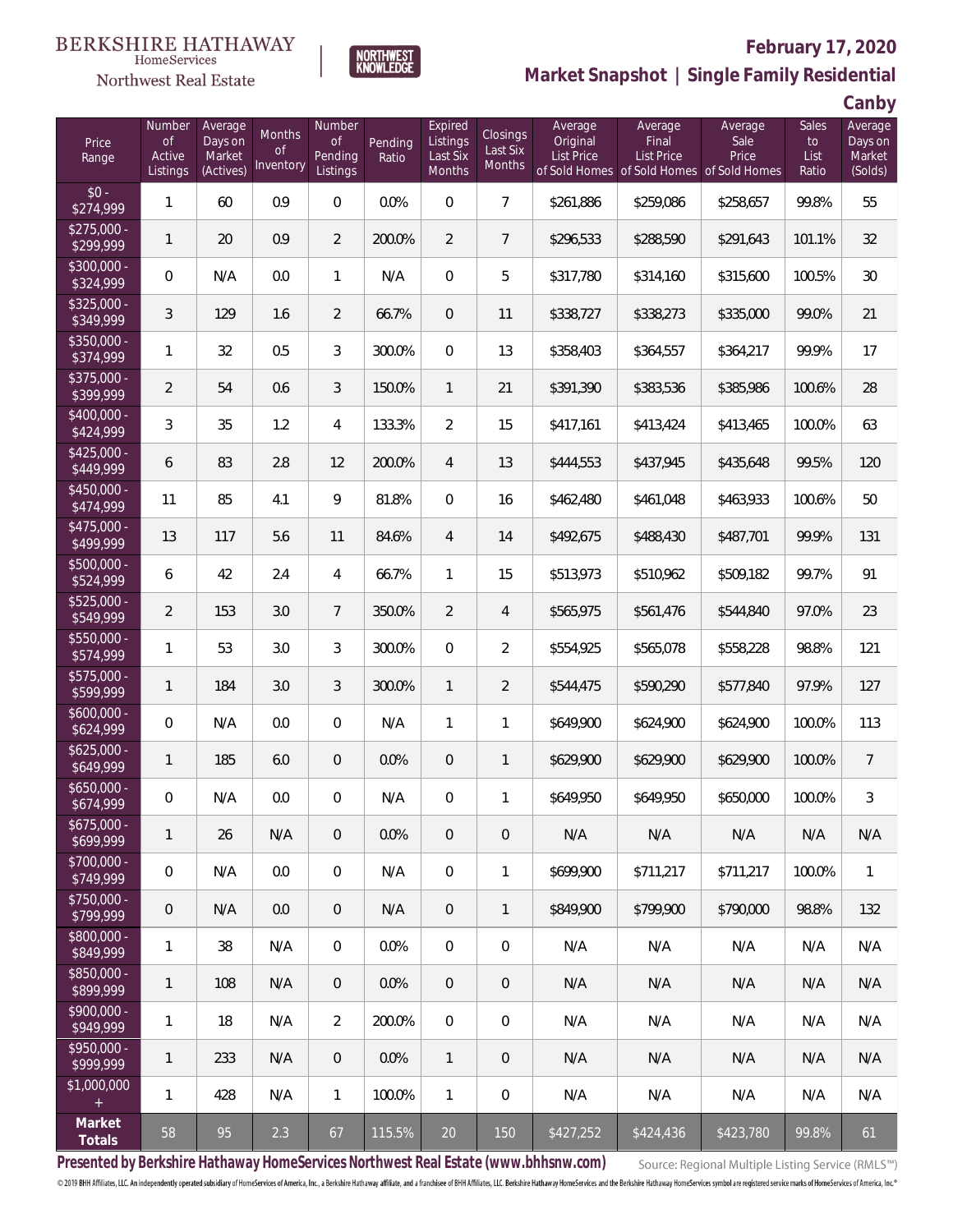### **February 17, 2020**



NORTHWEST<br>KNOWLEDGE

Northwest Real Estate

**Market Snapshot | Single Family Residential**

|                           |                                           |                                           |                                      |                                            |                  |                                           |                                |                                          |                                                                                    | Molalla, Mulino, Colton  |                              |                                         |
|---------------------------|-------------------------------------------|-------------------------------------------|--------------------------------------|--------------------------------------------|------------------|-------------------------------------------|--------------------------------|------------------------------------------|------------------------------------------------------------------------------------|--------------------------|------------------------------|-----------------------------------------|
| Price<br>Range            | Number<br><b>of</b><br>Active<br>Listings | Average<br>Days on<br>Market<br>(Actives) | Months<br><sub>of</sub><br>Inventory | Number<br><b>of</b><br>Pending<br>Listings | Pending<br>Ratio | Expired<br>Listings<br>Last Six<br>Months | Closings<br>Last Six<br>Months | Average<br>Original<br><b>List Price</b> | Average<br>Final<br><b>List Price</b><br>of Sold Homes of Sold Homes of Sold Homes | Average<br>Sale<br>Price | Sales<br>to<br>List<br>Ratio | Average<br>Days on<br>Market<br>(Solds) |
| $$0 -$<br>\$249,999       | $\overline{2}$                            | 195                                       | 3.0                                  | $\overline{2}$                             | 100.0%           | $\mathbf{1}$                              | 4                              | \$201,250                                | \$191,250                                                                          | \$176,875                | 92.5%                        | 42                                      |
| $$250,000 -$<br>\$274,999 | 3                                         | 30                                        | 2.3                                  | $\mathbf{1}$                               | 33.3%            | $\overline{0}$                            | 8                              | \$264,595                                | \$264,595                                                                          | \$259,063                | 97.9%                        | 26                                      |
| $$275,000 -$<br>\$299,999 | 5                                         | 103                                       | 1.7                                  | 6                                          | 120.0%           | $\overline{4}$                            | 18                             | \$289,983                                | \$289,189                                                                          | \$289,133                | 100.0%                       | 34                                      |
| \$300,000 -<br>\$324,999  | $\overline{2}$                            | 23                                        | 0.6                                  | 4                                          | 200.0%           | $\mathbf{1}$                              | 19                             | \$320,437                                | \$315,616                                                                          | \$315,168                | 99.9%                        | 62                                      |
| $$325,000 -$<br>\$349,999 | 12                                        | 55                                        | 2.2                                  | $\overline{7}$                             | 58.3%            | 11                                        | 33                             | \$338,648                                | \$335,333                                                                          | \$335,530                | 100.1%                       | 42                                      |
| \$350,000 -<br>\$374,999  | $\overline{2}$                            | 16                                        | 0.7                                  | $\overline{7}$                             | 350.0%           | $\overline{2}$                            | 18                             | \$366,822                                | \$364,317                                                                          | \$365,337                | 100.3%                       | 39                                      |
| $$375,000 -$<br>\$399,999 | 3                                         | 183                                       | 0.8                                  | 8                                          | 266.7%           | 4                                         | 23                             | \$398,270                                | \$393,470                                                                          | \$388,314                | 98.7%                        | 74                                      |
| \$400,000 -<br>\$424,999  | $\mathbf{1}$                              | 42                                        | 0.6                                  | $\mathbf{1}$                               | 100.0%           | $\overline{0}$                            | 10                             | \$435,315                                | \$417,615                                                                          | \$411,580                | 98.6%                        | 100                                     |
| $$425,000 -$<br>\$449,999 | $\mathbf{1}$                              | 37                                        | 0.8                                  | 3                                          | 300.0%           | $\overline{2}$                            | 8                              | \$484,769                                | \$441,781                                                                          | \$438,969                | 99.4%                        | 65                                      |
| \$450,000 -<br>\$474,999  | $\overline{2}$                            | 41                                        | 2.4                                  | $\overline{2}$                             | 100.0%           | $\mathbf 0$                               | 5                              | \$482,560                                | \$467,360                                                                          | \$458,000                | 98.0%                        | 115                                     |
| \$475,000 -<br>\$499,999  | $\mathbf{1}$                              | 154                                       | 1.2                                  | $\overline{0}$                             | 0.0%             | 1                                         | 5                              | \$517,969                                | \$493,869                                                                          | \$486,800                | 98.6%                        | 74                                      |
| \$500,000 -<br>\$524,999  | $\theta$                                  | N/A                                       | 0.0                                  | 0                                          | N/A              | 0                                         | 4                              | \$547,475                                | \$510,000                                                                          | \$505,625                | 99.1%                        | 55                                      |
| \$525,000 -<br>\$549,999  | $\overline{2}$                            | 68                                        | 3.0                                  | $\mathbf{1}$                               | 50.0%            | 0                                         | 4                              | \$558,222                                | \$554,500                                                                          | \$542,750                | 97.9%                        | 35                                      |
| $$550,000 -$<br>\$574,999 | $\mathsf{O}\xspace$                       | N/A                                       | 0.0                                  | $\mathbf{1}$                               | N/A              | 0                                         | 3                              | \$579,333                                | \$566,000                                                                          | \$558,833                | 98.7%                        | 37                                      |
| $$575,000 -$<br>\$599,999 | $\overline{0}$                            | N/A                                       | 0.0                                  | $\overline{2}$                             | N/A              | 0                                         | 4                              | \$633,250                                | \$602,100                                                                          | \$591,250                | 98.2%                        | 95                                      |
| $$600,000 -$<br>\$624,999 | 0                                         | N/A                                       | 0.0                                  | 0                                          | N/A              | $\mathbf{1}$                              | $\overline{2}$                 | \$617,450                                | \$617,450                                                                          | \$609,950                | 98.8%                        | 83                                      |
| \$625,000.<br>\$649,999   | $\mathbf{1}$                              | 35                                        | 2.0                                  | 1                                          | 100.0%           | 3                                         | 3                              | \$672,333                                | \$647,333                                                                          | \$629,333                | 97.2%                        | 63                                      |
| $$650,000 -$<br>\$674,999 | 3                                         | 125                                       | 9.0                                  | $\theta$                                   | 0.0%             | 0                                         | $\overline{2}$                 | \$725,950                                | \$725,950                                                                          | \$659,000                | 90.8%                        | 6                                       |
| $$675,000 -$<br>\$699,999 | 4                                         | 216                                       | N/A                                  | 0                                          | 0.0%             | 3                                         | 0                              | N/A                                      | N/A                                                                                | N/A                      | N/A                          | N/A                                     |
| $$700.000 -$<br>\$749,999 | $\mathbf 0$                               | N/A                                       | 0.0                                  | $\overline{0}$                             | N/A              | $\mathbf{1}$                              | 2                              | \$812,500                                | \$772,500                                                                          | \$726,500                | 94.0%                        | 103                                     |
| $$750,000 -$<br>\$799,999 | 1                                         | 20                                        | 6.0                                  | $\overline{0}$                             | 0.0%             | 0                                         | 1                              | \$755,000                                | \$755,000                                                                          | \$755,000                | 100.0%                       | 4                                       |
| $$800,000 -$<br>\$849,999 | $\mathbf 0$                               | N/A                                       | 0.0                                  | $\theta$                                   | N/A              | 0                                         | 1                              | \$849,000                                | \$849,000                                                                          | \$820,000                | 96.6%                        | 65                                      |
| \$850,000 -<br>\$899,999  | $\overline{2}$                            | 166                                       | 12.0                                 | $\overline{0}$                             | 0.0%             | $\mathbf{0}$                              | 1                              | \$874,000                                | \$849,900                                                                          | \$865,000                | 101.8%                       | 71                                      |
| $$900.000 -$<br>\$999,999 | $\theta$                                  | N/A                                       | N/A                                  | $\overline{0}$                             | N/A              | $\mathbf{1}$                              | 0                              | N/A                                      | N/A                                                                                | N/A                      | N/A                          | N/A                                     |
| \$1,000,000<br>$+$        | 1                                         | 11                                        | N/A                                  | 0                                          | 0.0%             | $\overline{2}$                            | 0                              | N/A                                      | N/A                                                                                | N/A                      | N/A                          | N/A                                     |
| Market<br>Totals          | 48                                        | 91                                        | 1.6                                  | 46                                         | 95.8%            | 37                                        | 178                            | \$403,948                                | \$394,753                                                                          | \$390,212                | 98.8%                        | 56                                      |

**Presented by Berkshire Hathaway HomeServices Northwest Real Estate (www.bhhsnw.com)**

Source: Regional Multiple Listing Service (RMLS™)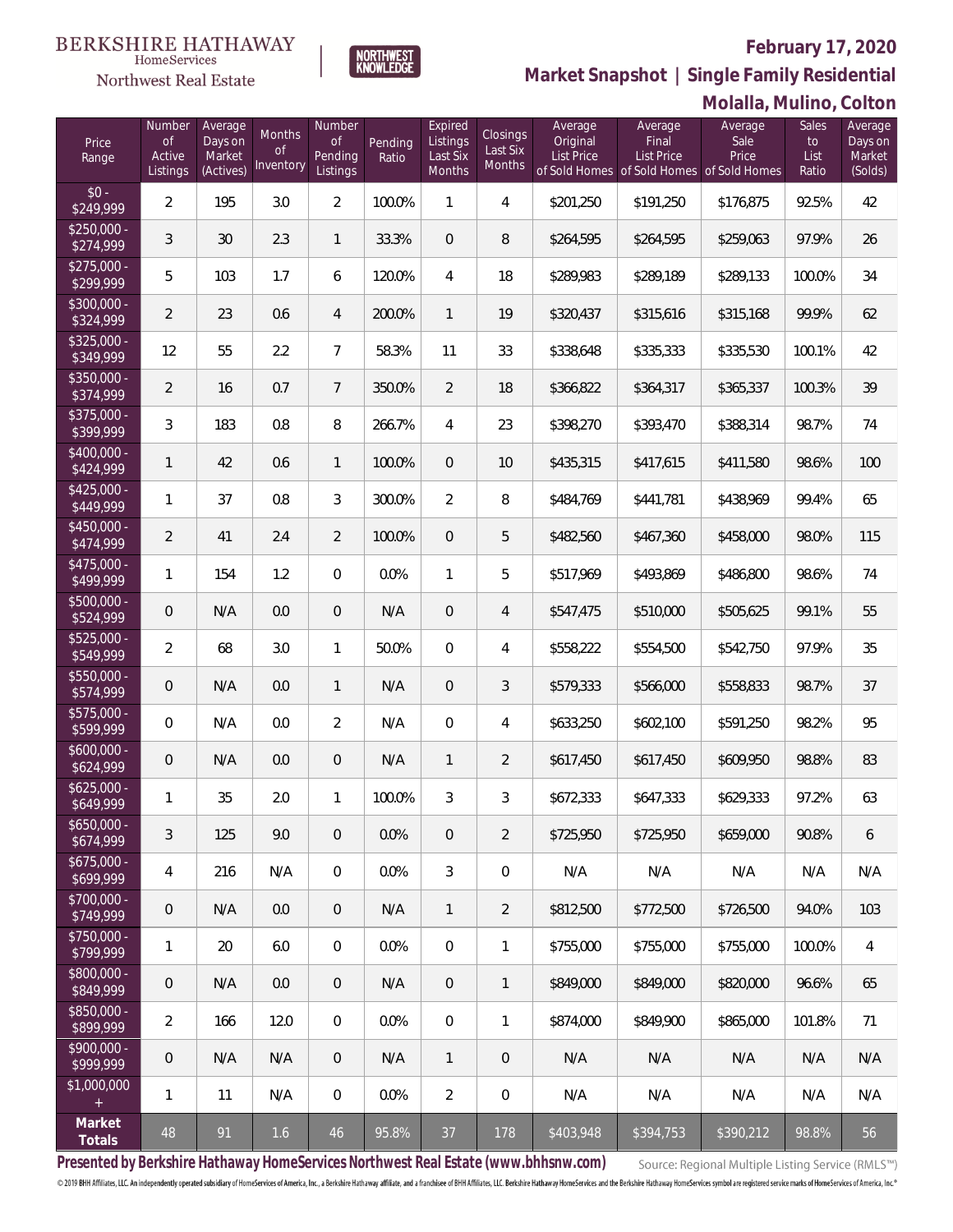### **BERKSHIRE HATHAWAY**  $\label{lem:sevices} \textsc{Home} \textsc{Service} \textsc{s}$



# **February 17, 2020 Market Snapshot | Single Family Residential**

**Lake Oswego**

| Price<br>Range                | Number<br>$\circ f$<br>Active<br>Listings | Average<br>Days on<br>Market<br>(Actives) | Months<br>Οf<br>Inventory | Number<br><b>of</b><br>Pending<br>Listings | Pending<br>Ratio | Expired<br>Listings<br>Last Six<br><b>Months</b> | <b>Closings</b><br>Last Six<br>Months | Average<br>Original<br>List Price | Average<br>Final<br><b>List Price</b> | Average<br>Sale<br>Price<br>of Sold Homes of Sold Homes of Sold Homes | Sales<br>to<br>List<br>Ratio | Average<br>Days on<br>Market<br>(Solds) |
|-------------------------------|-------------------------------------------|-------------------------------------------|---------------------------|--------------------------------------------|------------------|--------------------------------------------------|---------------------------------------|-----------------------------------|---------------------------------------|-----------------------------------------------------------------------|------------------------------|-----------------------------------------|
| $$0 -$<br>\$424,999           | 5                                         | 36                                        | 2.0                       | 6                                          | 120.0%           | 3                                                | 15                                    | \$392,373                         | \$377,305                             | \$370,502                                                             | 98.2%                        | 31                                      |
| $$425,000 -$<br>\$449,999     | $\mathbf 0$                               | N/A                                       | 0.0                       | $\overline{2}$                             | N/A              | $\mathbf{1}$                                     | 9                                     | \$453,478                         | \$435,367                             | \$431,933                                                             | 99.2%                        | 86                                      |
| $$450.000 -$<br>\$474,999     | 0                                         | N/A                                       | 0.0                       | $\mathbf{1}$                               | N/A              | $\overline{2}$                                   | 9                                     | \$517,433                         | \$470,722                             | \$458,333                                                             | 97.4%                        | 107                                     |
| $$475,000 -$<br>\$499,999     | $\overline{2}$                            | 77                                        | 1.2                       | $\mathbf{1}$                               | 50.0%            | $\mathbf{1}$                                     | 10                                    | \$506,450                         | \$495,550                             | \$488,305                                                             | 98.5%                        | 32                                      |
| \$500,000 -<br>\$524,999      | 1                                         | 3                                         | 0.4                       | $\overline{0}$                             | 0.0%             | $\overline{2}$                                   | 14                                    | \$535,443                         | \$523,586                             | \$511,414                                                             | 97.7%                        | 42                                      |
| $$525,000 -$<br>\$549,999     | 0                                         | N/A                                       | 0.0                       | 4                                          | N/A              | $\mathbf{0}$                                     | 16                                    | \$553,500                         | \$543,550                             | \$538,313                                                             | 99.0%                        | 29                                      |
| \$550,000 -<br>\$574,999      | 0                                         | N/A                                       | 0.0                       | 6                                          | N/A              | $\overline{2}$                                   | 5                                     | \$576,600                         | \$570,400                             | \$553,000                                                             | 96.9%                        | 24                                      |
| \$575,000 -<br>\$599,999      | 1                                         | 123                                       | 0.3                       | 8                                          | 800.0%           | $\overline{4}$                                   | 24                                    | \$622,638                         | \$598,042                             | \$585,301                                                             | 97.9%                        | 50                                      |
| $$600,000 -$<br>\$624,999     | 1                                         | 26                                        | 0.4                       | $\overline{2}$                             | 200.0%           | $\overline{0}$                                   | 16                                    | \$653,220                         | \$627,826                             | \$612,218                                                             | 97.5%                        | 55                                      |
| $$625,000 -$<br>\$649,999     | 1                                         | 82                                        | 0.8                       | 1                                          | 100.0%           | 3                                                | $\, 8$                                | \$684,463                         | \$653,100                             | \$635,513                                                             | 97.3%                        | 51                                      |
| $$650,000 -$<br>\$699,999     | $\overline{2}$                            | 54                                        | 0.5                       | 6                                          | 300.0%           | 5                                                | 22                                    | \$716,045                         | \$689,059                             | \$675,759                                                             | 98.1%                        | 51                                      |
| \$700,000 -<br>\$749,999      | $\sqrt{3}$                                | 74                                        | 1.1                       | 1                                          | 33.3%            | $\overline{2}$                                   | 16                                    | \$752,778                         | \$740,350                             | \$724,158                                                             | 97.8%                        | 58                                      |
| \$750,000 -<br>\$799,999      | $\overline{2}$                            | 290                                       | 0.8                       | $\overline{2}$                             | 100.0%           | 10                                               | 16                                    | \$795,588                         | \$779,297                             | \$772,750                                                             | 99.2%                        | 44                                      |
| \$800,000 -<br>\$849,999      | $\overline{2}$                            | 10                                        | 1.1                       | $\overline{2}$                             | 100.0%           | $\overline{2}$                                   | 11                                    | \$876,336                         | \$830,709                             | \$815,000                                                             | 98.1%                        | 52                                      |
| \$850,000 -<br>\$899,999      | 7                                         | 63                                        | 2.2                       | 3                                          | 42.9%            | 5                                                | 19                                    | \$913,568                         | \$880,571                             | \$875,039                                                             | 99.4%                        | 50                                      |
| \$900,000 -<br>\$999,999      | 5                                         | 71                                        | 1.9                       | 5                                          | 100.0%           | 5                                                | 16                                    | \$1,028,548                       | \$988,199                             | \$952,673                                                             | 96.4%                        | 109                                     |
| \$1,000,000 -<br>\$1,099,999  | 1                                         | 20                                        | 0.3                       | 1                                          | 100.0%           | 4                                                | 19                                    | \$1,130,369                       | \$1,084,100                           | \$1,055,219                                                           | 97.3%                        | 89                                      |
| $$1,100,000$ -<br>\$1,199,999 | $\overline{7}$                            | 65                                        | 4.7                       | 3                                          | 42.9%            | 3                                                | 9                                     | \$1,199,078                       | \$1,166,706                           | \$1,152,328                                                           | 98.8%                        | 128                                     |
| $$1,200,000 -$<br>\$1,299,999 | 8                                         | 73                                        | 3.7                       | 4                                          | 50.0%            | 4                                                | 13                                    | \$1,299,219                       | \$1,278,000                           | \$1,239,923                                                           | 97.0%                        | 67                                      |
| $$1,300,000 -$<br>\$1,399,999 | $\overline{4}$                            | 13                                        | 1.7                       | $\overline{0}$                             | 0.0%             | 3                                                | 14                                    | \$1,419,996                       | \$1,382,707                           | \$1,345,929                                                           | 97.3%                        | 63                                      |
| $$1,400,000 -$<br>\$1,499,999 | 10                                        | 77                                        | 7.5                       | 5                                          | 50.0%            | 5                                                | 8                                     | \$1,492,375                       | \$1,491,238                           | \$1,454,948                                                           | 97.6%                        | 39                                      |
| \$1,500,000 -<br>\$1,749,999  | 11                                        | 101                                       | 6.0                       | 3                                          | 27.3%            | 5                                                | 11                                    | \$1,702,982                       | \$1,684,482                           | \$1,594,182                                                           | 94.6%                        | 93                                      |
| $$1,750,000 -$<br>\$1,999,999 | 10                                        | 64                                        | 15.0                      | $\mathbf{0}$                               | 0.0%             | 8                                                | 4                                     | \$2,048,475                       | \$2,023,975                           | \$1,904,125                                                           | 94.1%                        | 146                                     |
| $$2,000,000 -$<br>\$2,499,999 | 9                                         | 168                                       | 6.0                       | 3                                          | 33.3%            | 3                                                | 9                                     | \$2,409,322                       | \$2,329,211                           | \$2,228,611                                                           | 95.7%                        | 81                                      |
| \$2,500,000                   | 14                                        | 214                                       | 8.4                       | $\overline{2}$                             | 14.3%            | 5                                                | 10                                    | \$3,839,200                       | \$3,798,700                           | \$3,660,900                                                           | 96.4%                        | 171                                     |
| Market<br>Totals              | 106                                       | 98                                        | 2.0                       | 71                                         | 67.0%            | 87                                               | 323                                   | \$996,146                         | \$969,042                             | \$942,443                                                             | 97.3%                        | 65                                      |

**NORTHWEST**<br>KNOWLEDGE

**Presented by Berkshire Hathaway HomeServices Northwest Real Estate (www.bhhsnw.com)**

Source: Regional Multiple Listing Service (RMLS™)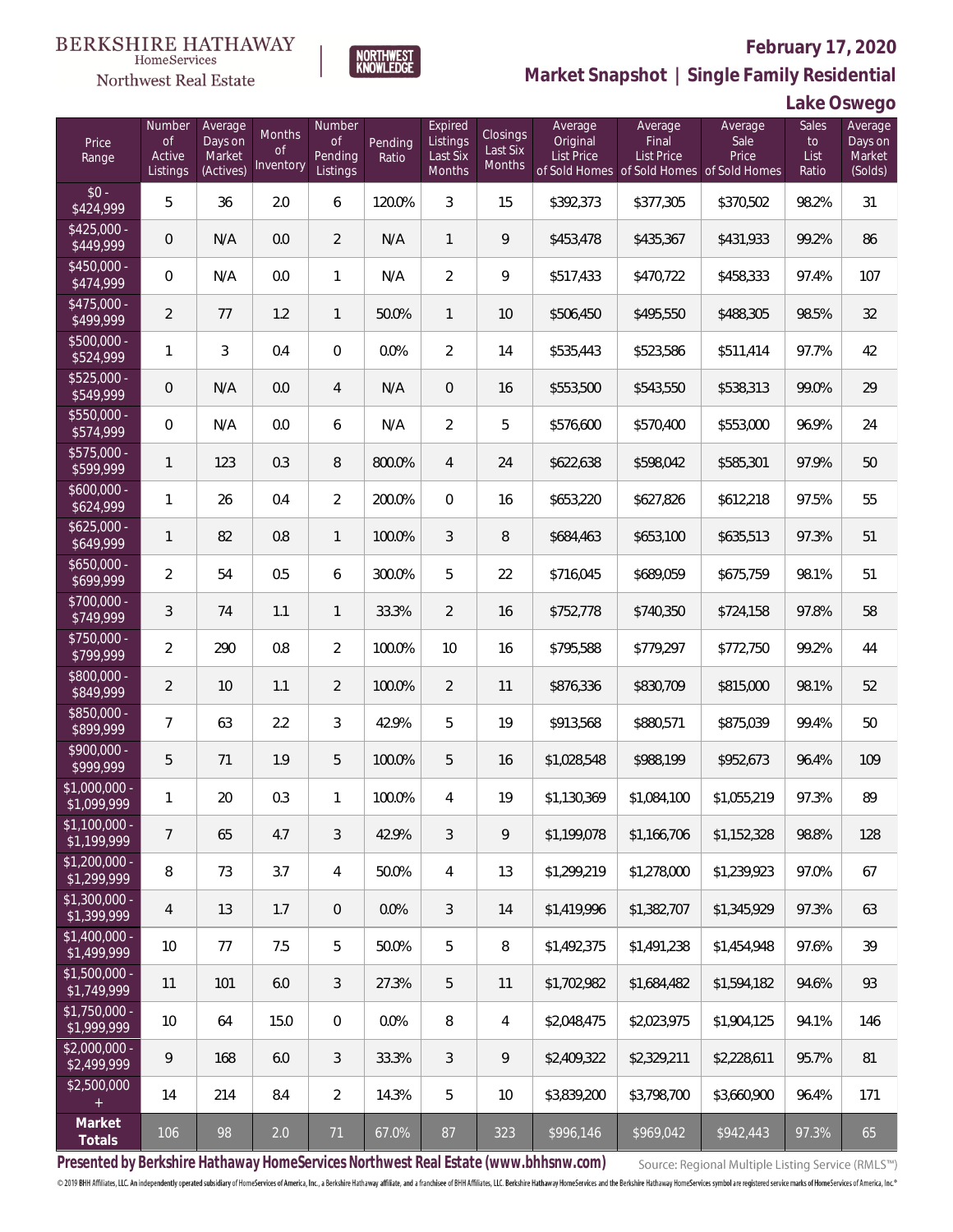# Northwest Real Estate



# **February 17, 2020**

**Market Snapshot | Single Family Residential**

**West Linn**

| Price<br>Range                    | Number<br>of<br>Active<br>Listings | Average<br>Days on<br>Market<br>(Actives) | Months<br>0f<br>Inventory | Number<br>Οf<br>Pending<br>Listings | Pending<br>Ratio | Expired<br>Listings<br>Last Six<br><b>Months</b> | Closings<br>Last Six<br>Months | Average<br>Original<br>List Price | Average<br>Final<br>List Price<br>of Sold Homes of Sold Homes of Sold Homes | Average<br>Sale<br>Price | Sales<br>to<br>List<br>Ratio | Average<br>Days on<br>Market<br>(Solds) |
|-----------------------------------|------------------------------------|-------------------------------------------|---------------------------|-------------------------------------|------------------|--------------------------------------------------|--------------------------------|-----------------------------------|-----------------------------------------------------------------------------|--------------------------|------------------------------|-----------------------------------------|
| $$0 -$<br>\$349,999               | 1                                  | 31                                        | 0.4                       | 4                                   | 400.0%           | 0                                                | 14                             | \$317,879                         | \$309,450                                                                   | \$300,625                | 97.1%                        | 56                                      |
| $$350.000 -$<br>\$374,999         | $\mathbf 0$                        | N/A                                       | 0.0                       | $\mathbf{1}$                        | N/A              | $\overline{0}$                                   | 11                             | \$378,727                         | \$360,173                                                                   | \$356,648                | 99.0%                        | 46                                      |
| $$375,000 -$<br>\$399,999         | 1                                  | 18                                        | 0.7                       | $\overline{2}$                      | 200.0%           | 0                                                | 9                              | \$395,478                         | \$392,144                                                                   | \$388,822                | 99.2%                        | 24                                      |
| $$400.000 -$<br>\$424,999         | 1                                  | 75                                        | 0.7                       | 3                                   | 300.0%           | $\overline{0}$                                   | 9                              | \$416,872                         | \$411,310                                                                   | \$407,611                | 99.1%                        | 38                                      |
| $$425,000 -$<br>\$449,999         | 0                                  | N/A                                       | 0.0                       | 4                                   | N/A              | 1                                                | 12                             | \$450,075                         | \$439,608                                                                   | \$436,283                | 99.2%                        | 44                                      |
| $$450,000 -$<br>\$474,999         | 1                                  | 4                                         | 0.6                       | $\overline{2}$                      | 200.0%           | $\overline{0}$                                   | 10                             | \$476,780                         | \$463,470                                                                   | \$458,322                | 98.9%                        | 44                                      |
| $$475,000 -$<br>\$499,999         | 3                                  | 39                                        | 1.4                       | 5                                   | 166.7%           | 3                                                | 13                             | \$501,154                         | \$485,258                                                                   | \$483,925                | 99.7%                        | 48                                      |
| $$500,000 -$<br>\$524,999         | 3                                  | 48                                        | 1.8                       | $\overline{2}$                      | 66.7%            | $\overline{0}$                                   | 10                             | \$532,260                         | \$517,260                                                                   | \$512,815                | 99.1%                        | 49                                      |
| $$525,000 -$<br>\$549,999         | 3                                  | 8                                         | 2.3                       | $\mathbf{1}$                        | 33.3%            | 1                                                | 8                              | \$554,606                         | \$545,594                                                                   | \$536,038                | 98.2%                        | 47                                      |
| \$550,000 -<br>\$574,999          | 2                                  | 39                                        | 0.7                       | 3                                   | 150.0%           | $\mathbf{1}$                                     | 17                             | \$571,661                         | \$561,355                                                                   | \$562,876                | 100.3%                       | 56                                      |
| $$575,000 -$<br>\$599,999         | 1                                  | 12                                        | 0.9                       | 3                                   | 300.0%           | $\overline{2}$                                   | $\overline{7}$                 | \$591,100                         | \$589,671                                                                   | \$588,380                | 99.8%                        | 24                                      |
| $$600,000 -$<br>\$624,999         | 0                                  | N/A                                       | 0.0                       | $\mathbf{1}$                        | N/A              | $\mathbf{1}$                                     | 11                             | \$631,959                         | \$614,327                                                                   | \$612,755                | 99.7%                        | 46                                      |
| $$625,000 -$<br>\$649,999         | 1                                  | 17                                        | 0.7                       | 3                                   | 300.0%           | $\mathbf{1}$                                     | 9                              | \$660,311                         | \$653,478                                                                   | \$633,083                | 96.9%                        | 61                                      |
| $$650,000 -$<br>\$674,999         | $\overline{2}$                     | 71                                        | 0.9                       | 4                                   | 200.0%           | $\overline{0}$                                   | 13                             | \$693,965                         | \$671,658                                                                   | \$660,296                | 98.3%                        | 78                                      |
| $$675,000 -$<br>\$699,999         | 4                                  | 55                                        | 2.4                       | 5                                   | 125.0%           | $\overline{2}$                                   | 10                             | \$709,705                         | \$691,725                                                                   | \$684,562                | 99.0%                        | 58                                      |
| \$700,000 -<br>\$724,999          | 0                                  | N/A                                       | 0.0                       | $\mathbf{1}$                        | N/A              | $\overline{0}$                                   | 5                              | \$732,550                         | \$715,540                                                                   | \$709,100                | 99.1%                        | 66                                      |
| \$725,000 -<br>\$749,999          | 2                                  | 154                                       | 3.0                       | 3                                   | 150.0%           | 4                                                | 4                              | \$771,175                         | \$751,200                                                                   | \$737,475                | 98.2%                        | 42                                      |
| $$750,000 -$<br>\$799,999         | 10                                 | 105                                       | 5.0                       | $\overline{2}$                      | 20.0%            | $\mathbf{1}$                                     | 12                             | \$797,667                         | \$788,083                                                                   | \$780,650                | 99.1%                        | 37                                      |
| $$800,000 -$<br>\$849,999         | 4                                  | 153                                       | 3.0                       | $\overline{2}$                      | 50.0%            | 4                                                | 8                              | \$836,825                         | \$832,644                                                                   | \$819,863                | 98.5%                        | 37                                      |
| $$850,000 -$<br>\$899,999         | 3                                  | 65                                        | 3.0                       | $\mathbf{1}$                        | 33.3%            | 2                                                | 6                              | \$877,617                         | \$857,950                                                                   | \$865,003                | 100.8%                       | 49                                      |
| $$900,000 -$<br>$\sqrt{2999,999}$ | 5                                  | 115                                       | 4.3                       | $\mathbf{1}$                        | 20.0%            | $\mathbf{1}$                                     | $\overline{7}$                 | \$952,614                         | \$945,897                                                                   | \$935,855                | 98.9%                        | 40                                      |
| \$1,000,000 -<br>\$1,249,999      | 5                                  | 141                                       | 5.0                       | 3                                   | 60.0%            | $\mathbf{1}$                                     | 6                              | \$1,188,466                       | \$1,137,166                                                                 | \$1,112,189              | 97.8%                        | 68                                      |
| $$1,250,000 -$<br>\$1,499,999     | 5                                  | 60                                        | 10.0                      | $\mathbf{1}$                        | 20.0%            | 3                                                | 3                              | \$1,395,000                       | \$1,373,333                                                                 | \$1,376,667              | 100.2%                       | 35                                      |
| $$1,500,000 -$<br>\$1,999,999     | $\overline{4}$                     | 183                                       | 4.8                       | 3                                   | 75.0%            | 3                                                | 5                              | \$1,889,600                       | \$1,726,398                                                                 | \$1,606,900              | 93.1%                        | 106                                     |
| \$2,000,000                       | 6                                  | 426                                       | 12.0                      | $\overline{0}$                      | 0.0%             | $\overline{2}$                                   | 3                              | \$2,568,333                       | \$2,568,333                                                                 | \$2,389,815              | 93.0%                        | 123                                     |
| Market<br>Totals                  | 67                                 | 118                                       | 1.8                       | 60                                  | 89.6%            | 33                                               | 222                            | \$669,623                         | \$653,104                                                                   | \$642,122                | 98.3%                        | 51                                      |

**Presented by Berkshire Hathaway HomeServices Northwest Real Estate (www.bhhsnw.com)**

Source: Regional Multiple Listing Service (RMLS™)